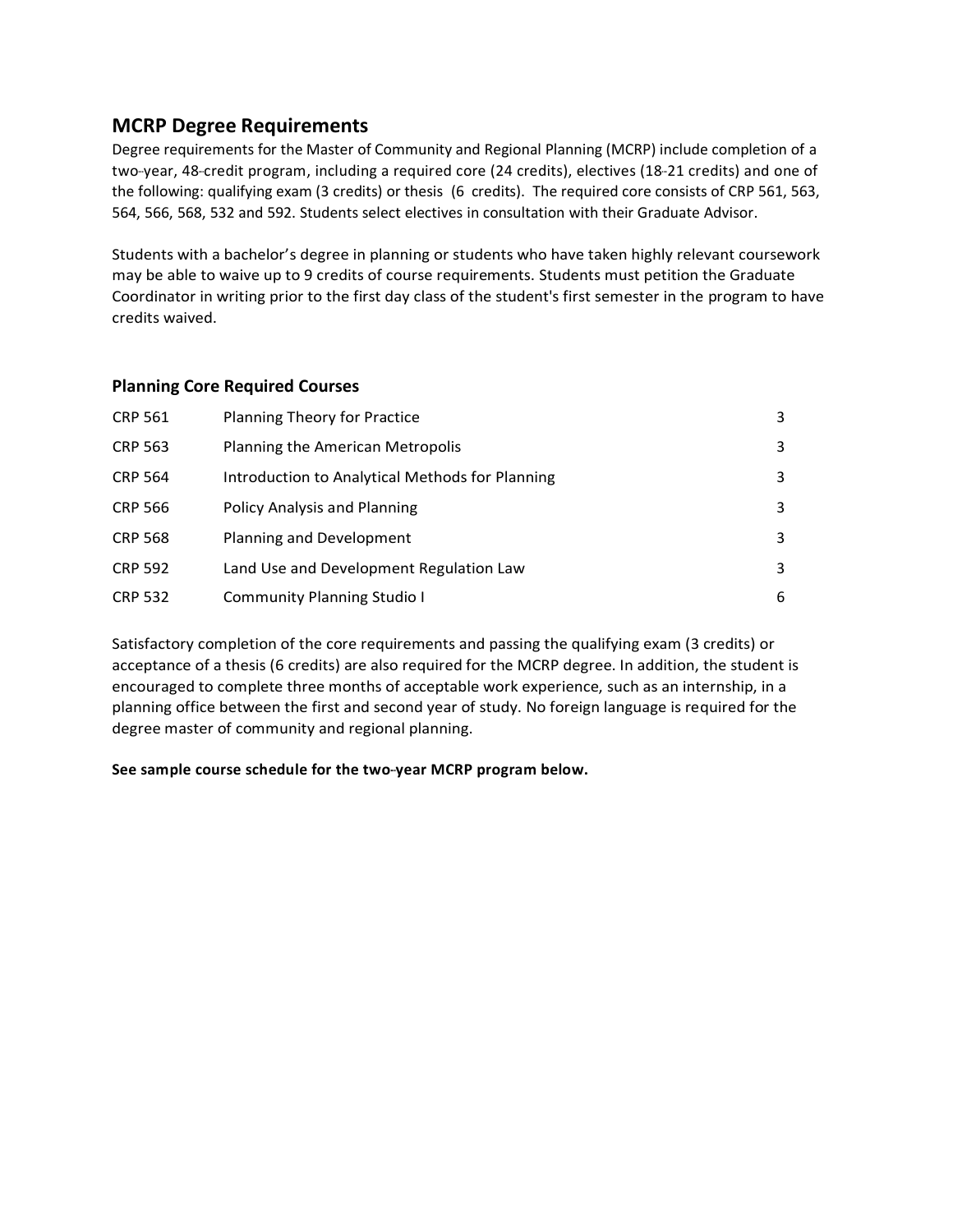| <b>Fall: Year 1</b>                                            | <b>Credit</b> |
|----------------------------------------------------------------|---------------|
| 563: Planning the American Metropolis                          | 3             |
| 564: Introduction to Analytical Methods for<br><b>Planning</b> | 3             |
| <b>Electives</b>                                               | 6             |
| <b>Spring: Year 1</b>                                          | <b>Credit</b> |
| 561: Planning Theory for Practice                              | 3             |
| 566: Policy Analysis and Planning                              | 3             |
| <b>Electives</b>                                               | 6             |
|                                                                |               |
| <b>Fall: Year 2</b>                                            | <b>Credit</b> |
| 568: Planning and Development                                  | 3             |
| 592: Land Use and Development Regulation Law                   | 3             |
| <b>Electives</b>                                               | 6             |
|                                                                |               |
| <b>Spring: Year 2</b>                                          | <b>Credit</b> |
| 532: Community Planning Studio                                 | 6             |
| Qualifying exam (3)<br>OR 699: Thesis Research (6)             | $3 - 6$       |
| <b>Electives</b>                                               | $3 - 6$       |

**Sample MCRP Program Schedule (Total Credits Required: 48)**

## **Electives:**

- 511: Documenting the Historic Built Environment
- 516: Urban Design and Planning Practice
- 530: Practicum/Internship
- 535: Planning in Small Towns
- 545: Transportation Policy and Planning
- 550: Making Resilient Environments
- 551: Introduction to Geographic Information Systems
- 552: Geographic Data Management and Planning Analysis
- 553: Analytical Planning/GIS
- 554: Fundamentals of Remote Sensing
- 536: Community Economic Development
- 575: Grant Writing
- 579: Public Finance and Planning
- 590: Special Topics (consult major professor)